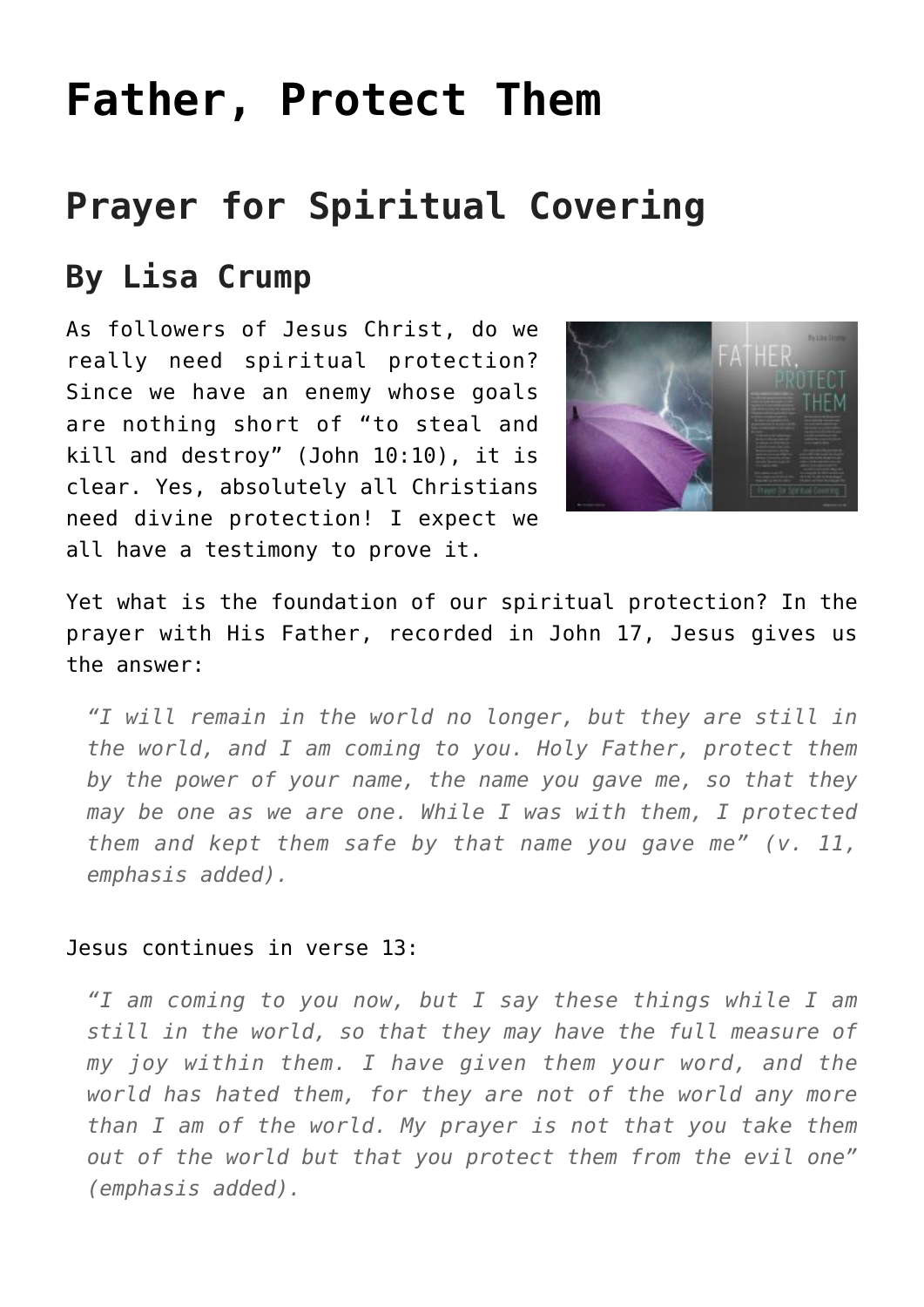Jesus expressed in His prayer that the power of His Father's name (in turn given to Jesus) delivered the disciples from the enemy. Can His name alone carry such authority in the spiritual realm? Yes!

Last fall I was horseback riding with two young girls. In a flash one horse took off too fast. Its rider was being dragged beneath it, and I knew the young girl's life was in danger. Horses are beautiful creations of God's hand. However, their power in motion is fearsome when they are out of control. Immediately I screamed, "God! God! God!" Within moments the endangered girl's boot came off, releasing her from the binding of the stirrup. I ran as fast as I could to her. She had some scratches but was otherwise unharmed. Instant relief and joy flooded my senses. I knew the Holy Spirit had guided my "SOS prayer" with no other words than His

Many times, when under assault, I have quietly called Jesus, Jesus, Jesus in my spirit and released the battle to Him as 2 Chronicles 20 teaches. Jehoshaphat called upon God when surrounded by enemies—and God spared the Israelites by turning their enemies on each other. When Jehoshaphat did not know what to do, he cried out to God and stayed focused on Him. He knew God's very name has ultimate authority.

#### **Jesus Knows Warfare**

name.

We will go through spiritual warfare just as Jesus did. He personally experienced Satan at work when He "was led by the Spirit into the wilderness to be tempted by the devil. After fasting forty days and forty nights, he was hungry" (Matt. 4: 1–2). Fasting draws one deeply into the Lord's presence and purposes. Certainly the enemy despised Jesus' victory and preparedness.

What an opportune time for warfare! Jesus was weary from the wilderness, hungry from a long fast. Satan's approach is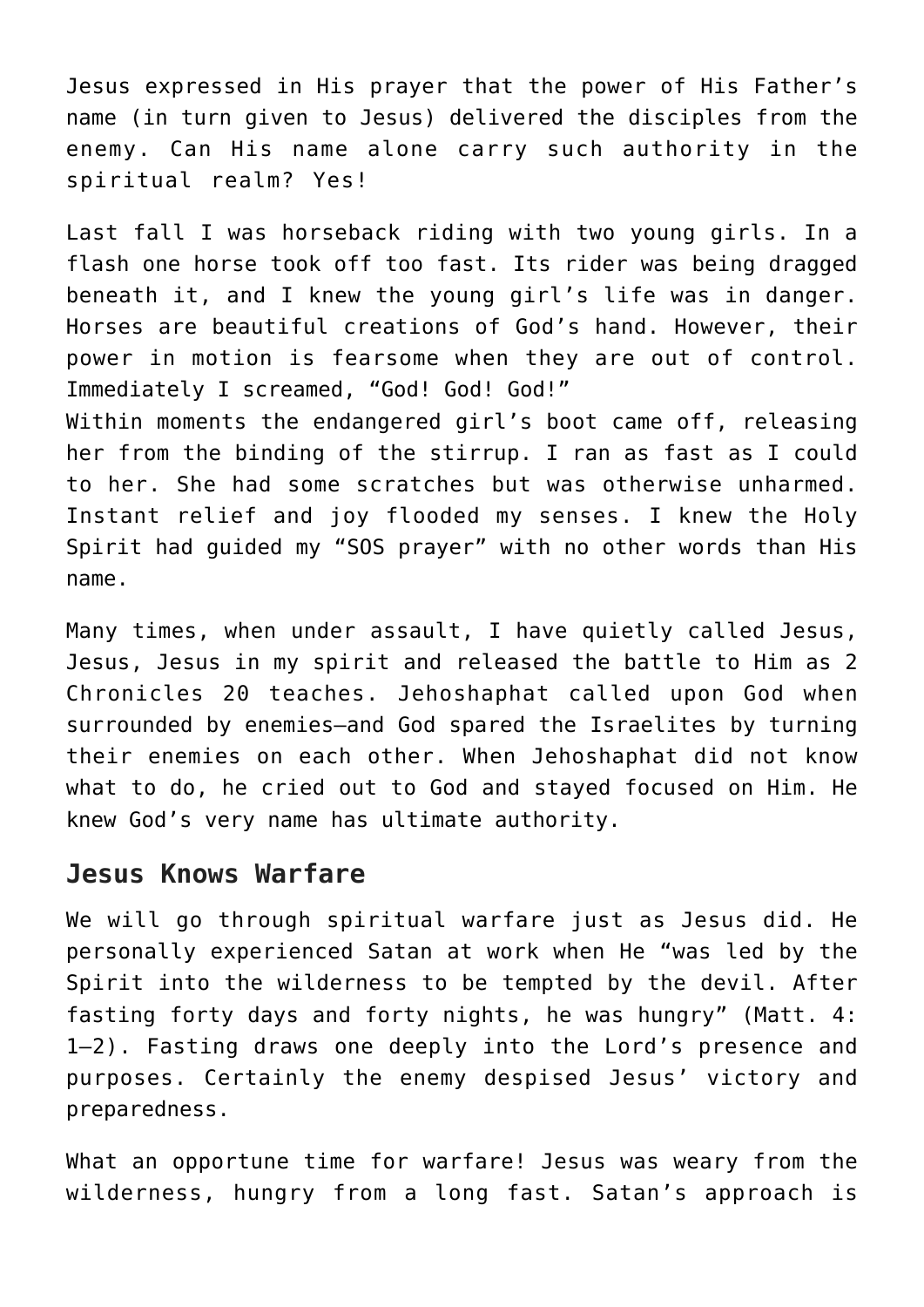always intentionally timed. But Jesus was victorious in walking in the Spirit with His Father. All three of the recorded temptations in Matthew 4 point to ways Jesus would have brought division to the holy relationship of God the Father and God the Son (Himself) if He had given in to the devil. His response, "Away from me, Satan! For it is written: 'Worship the Lord your God, and serve him only'" (v. 10), serves as a model for us.

#### **Protection from Division**

One of Satan's most effective strategies is to create mistrust, suspicion, and division. Let's look at two relationships where the enemy seeks to divide: First, Satan wants to divide us from our Lord God Himself.

Again, we see Satan's attempt to get Jesus to worship him. The top need of my own personal prayer is based on Psalm 91:1–2: "Whoever dwells in the shelter of the Most High will rest in the shadow of the Almighty. I will say of the Lord, 'He is my refuge and my fortress, my God, in whom I trust.'"

I believe the word dwelling implies inhabitation, not an occasional visitation. It is an intentional, daily, abiding time with our Lord God. It is the most satisfying relationship we can ever have.

Again Jesus is our best model: "Jesus often withdrew to lonely places and prayed" (Luke 5:16). He knew the importance of meeting with His Father—often. This statement in Luke comes in the context of His extensive preaching and healing (v. 15). Jesus "rested" with the Almighty, in His presence.

As we hope to model Jesus' time with His Father, maybe your warfare arises like mine. There are so many things to do today that I must get right to it! I have come to dislike the fourletter word busy, simply an acronym for "being under Satan's yolk."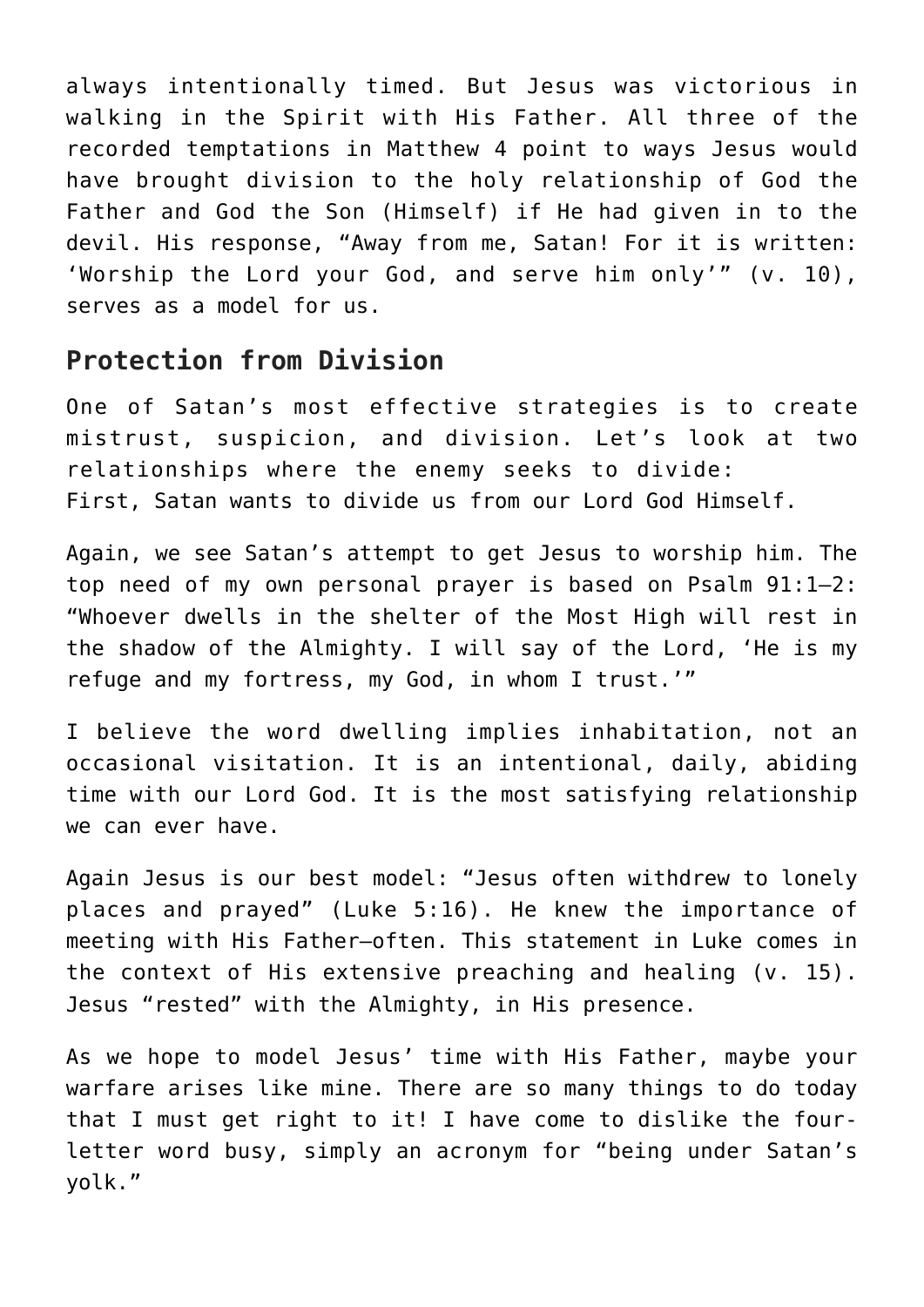When I hear this word busy used so frequently by many Christians, I want to scream No! A precious sister in the Lord has reminded me three times in the past six months that our Lord is telling her, "My children are not spending enough time with Me."

Of course, the enemy helps us rationalize and thus keeps us under his yolk—too busy to spend time alone sitting, listening, thanking our great I AM. How grieved the Lord must be as He waits for His children to simply be with Him.

Certainly Mary's investment of time proved better than Martha's, as recorded in Luke 10:39: "[Mary] sat at the Lord's feet listening to what he said." In Martha's time of need, Jesus told her, "Few things are needed—or indeed only one. Mary has chosen what is better, and it will not be taken away from her" (v. 42). The enemy cannot steal what we glean in our time with the Lord. It is priceless, a place of protection.

One of my favorite things to do is to spend time with my granddaughter. When I hear her call me "Nana," my heart leaps because I love her with all my heart. In a similar way, spending time with the Lord builds our love for Him too. Time is our most limited commodity. The more of it the Lord has, the less room for our foe. Even though I still go through seasons of struggle with this dwelling time with my Lord, I have determined to keep growing in this sacred time. His grace is truly sufficient. He will not abandon or move away. He remains near.

Second, Satan wants to divide God's people and destroy our unity with one another.

When key relationships are in peril, it is all-consuming. We find it difficult to focus. And we can easily lose our effectiveness.

Working with diverse people can be the most rewarding part of ministry life for me. But working with people can also be the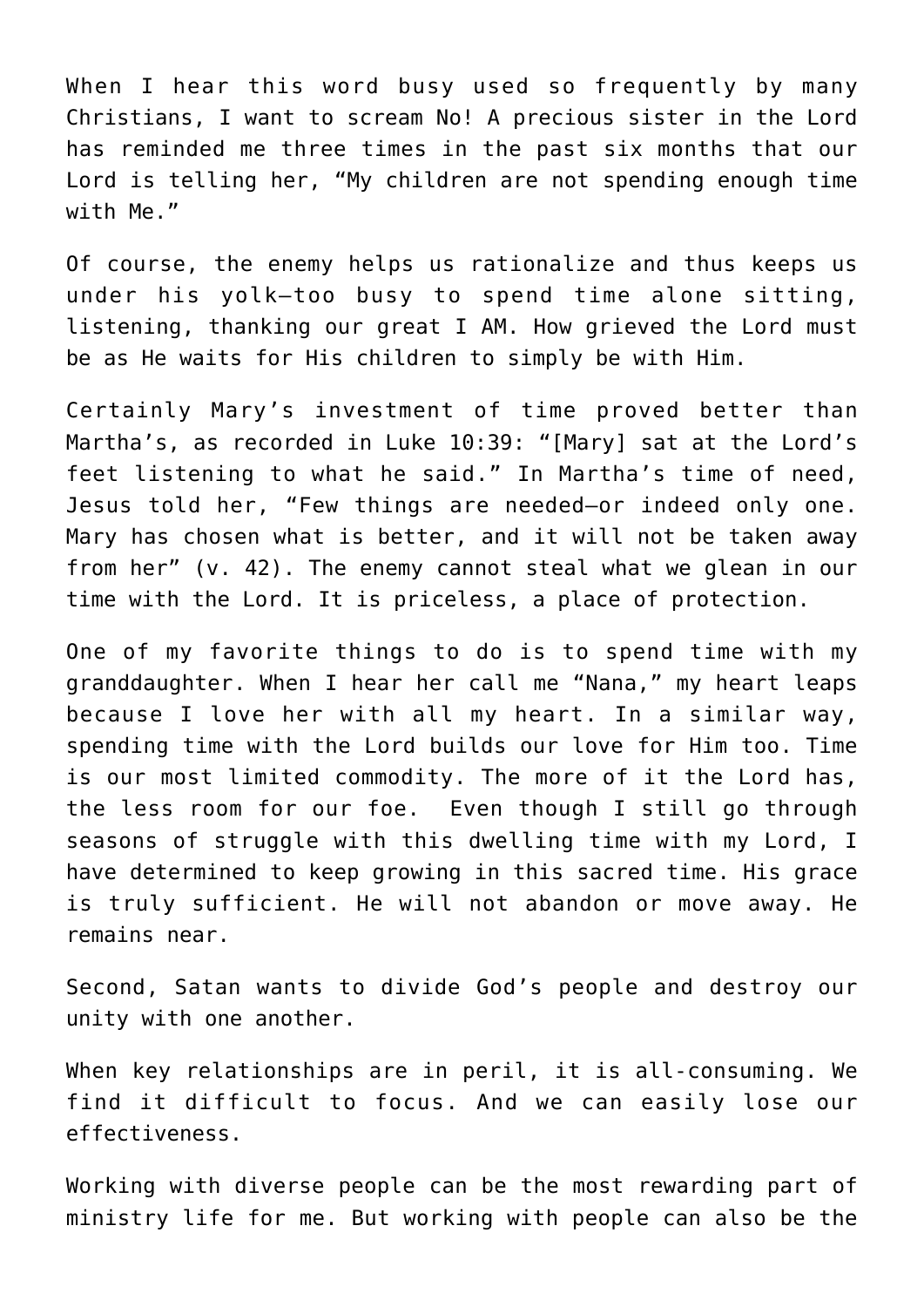most humbling.

I remember the time I had to do an annual performance evaluation for one of my employees. For this particular review, supervisors had to choose pre-worded "categories" of performance. The word in the category that seemed to fit this employee best was one I would not have chosen. However I felt locked into the structure of the review, so I went with that word. Lesson learned: pray before you act!

The employee fixated on that one word and immediately exploded in anger, "I quit!" (Sometimes anger is the outward action when hurt is the underlying emotion.)

Satan loves to divide God's people. There we can isolate ourselves and let our imaginations run away from God. A multitude of negative reactions and emotions are poised, often by the enemy's nagging prompts, to flood our minds: anger, assumptions, resentment, jealousy, comparison, insecurity, fear, envy, and more. But what is God's plan? "How good and pleasant it is when God's people live together in unity, . . ." David wrote. "For there the Lord bestows his blessing, even life forevermore" (Ps. 133:1–3).

David wrote this song as one who experienced the personal pain and national price of disunity. King Saul pursued him out of jealousy and insecurity, intending to kill him. David knew the stark contrast of disunity against the place where the Lord designed blessing leading to life. Absalom, David's own son, targeted his father's kingship later on. The deepest divide in David's kingdom existed within his own household. The "I quit" day launched Psalm 46:10 as my life verse. These powerful, yet simple words flooded my mind that morning: "Be still, and know that I am God."

Initially, I didn't know what to do to redeem the employee situation. With emphasis, the Lord brought this short passage to mind. There were no words I could say that the person would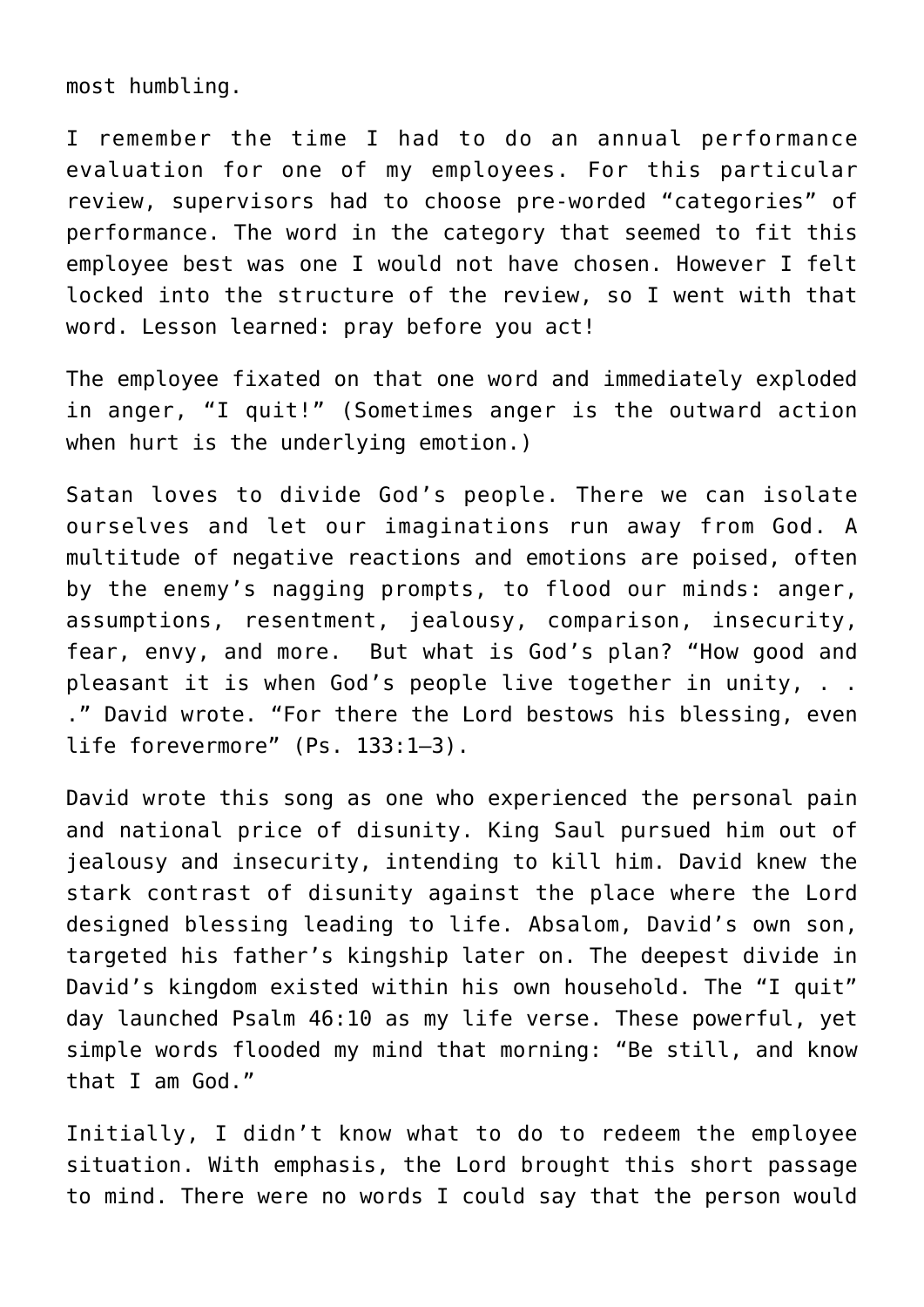hear at the moment. The emotion was too high. God was speaking clearly in my spirit, Still yourself, be silent, let Me be Who I am and trust Me to work now. As calmly as I could, I resumed my work and kept still.

Within a few hours, the employee came to me, and we talked it all through. God redeemed the situation. Serving with others before the Lord provides ample opportunities to trust God and ask Him for wisdom and grace to love more like He does.

#### **Tethered to Jesus**

Not all ministry relationship trials are repaired this well. I continue to pray over a few. Many times, contrary to the enemy's intent, the trial actually deepens the connection of His people when, with respect and honor, we mutually apply the principles of humility, confession, accepting responsibility, and serving under authority.

A sudden, explosive situation can feel like a "sucker punch" coming out of nowhere, as our National Day of Prayer Texas State coordinator, Rex Tonkins, describes it. Yet, that attack can be traced back to the enemy's schemes. He wants wounded victims, isolated and alone without reinforcements from trusted others. Then we easily listen to thoughts and words of deceit and accusation, "for he is a liar and the father of lies" (John 8:44). If Satan can keep our primary relationships broken, this is a direct assault on Jesus' prayer for us to be "one" (John 17:11).

When spiritual warfare is rising, health and financial battles on the front line (or to those nearby) often seem to increase. Yet we can face all battles victoriously when we're tethered to Jesus and connected to one another in brotherly love and mutual intercession.

Let's make this our daily prayer:

*Lord God, in the name of Jesus the Christ, we praise You. We*